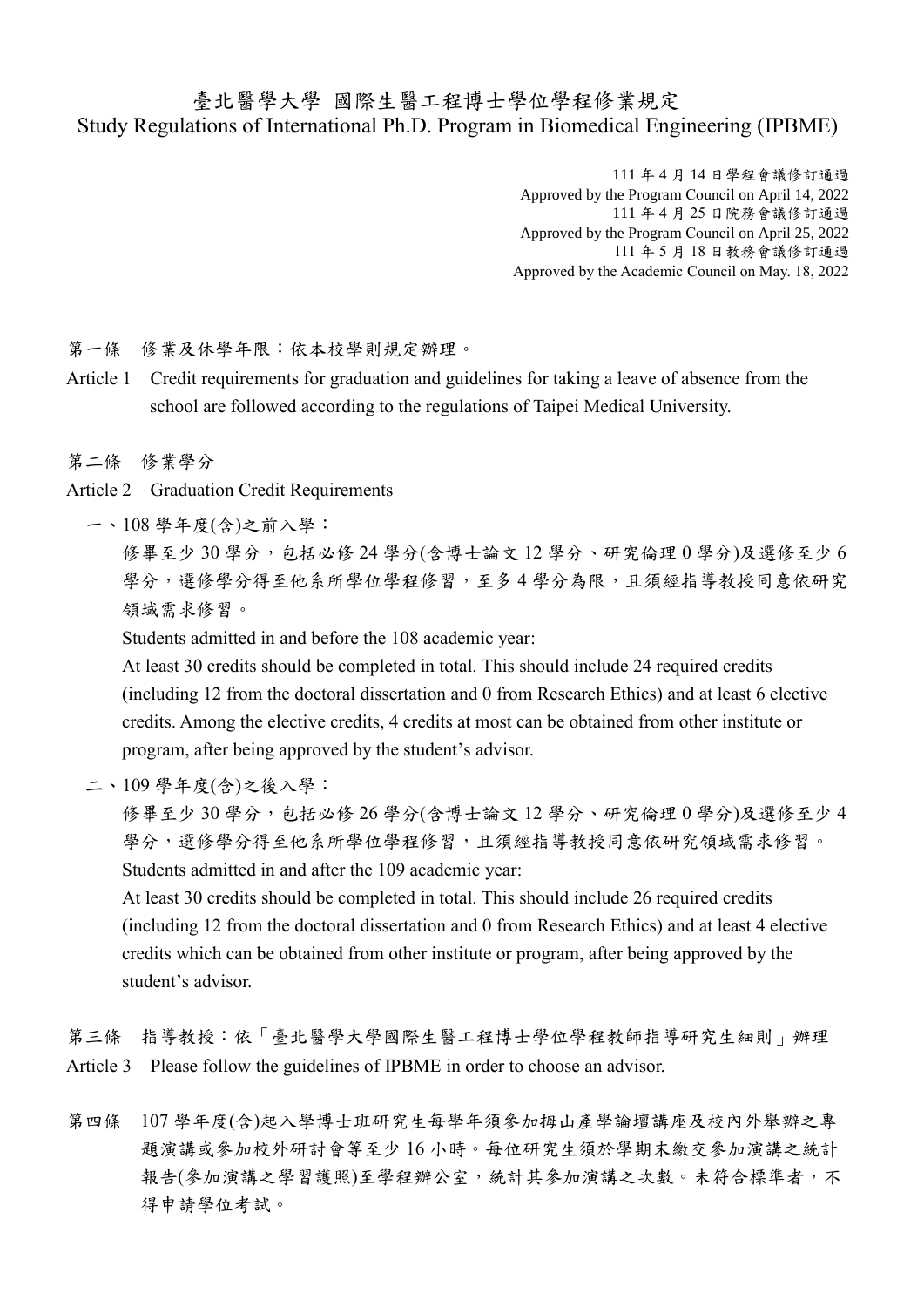Article 4 Students admitted in and after the 107 academic year must attend at least 16 hours each school year of Moon-Shan academia-industry forums, lectures in/outside TMU, or symposiums outside TMU, and hand in the Passport for Lectures/Symposium to the IPBME office in the end of each semester. Those who do not meet the criteria may not apply for graduation defense.

第五條 進度報告:

- Article 5 Progress Report:
	- 一、博士班學生需於每年 9 至 10 月辦理一次論文研究進度報告,內容須符合本學程專業領 域,並應於口頭報告日之前一星期,繳交依據國際生醫工程博士學位學程規定格式撰寫之 書面資料,至學程辦公室與論文輔導委員會召集人處。

PhD students must present a progress report every year between September 1st and October 31st. Its content must be consistent with the academic objectives of IPBME. PhD students must complete the "PhD progress report form", and give it to the secretariat of IPBME and to the chairperson of the PhD progress report committee one week before the date of the oral interview.

二、論文輔導委員會由指導教授與其同指導教授推薦名單後,經由主任圈選並核准。委員須包 含指導教授與共同指導教授,並具有副教授以上資格或符合指導博士生條件之助理教授。 指導教授及共同指導教授不得為召集人。如果學生只有一位共同指導教授,論文輔導委員 會委員至少四位;如果學生有兩位共同指導教授,論文輔導委員會委員至少五位。

The director selects and approves the PhD progress report committee members, recommended by the advisor and co-advisor(s). The committee members must include the advisor and coadvisor(s) and be at least Associate Professors, or Assistant Professors meeting criteria to advise PhD students. The chairperson of the Committee cannot be the advisor or co-advisor. If the student has only one co-advisor, there must be at least 4 committee members; if the student has 2 co-advisors, at least 5 members.

三、論文輔導委員會需於學生口頭報告完畢並請指導教授及共同指導教授離席後,與學生面談 以瞭解學生所面臨可能問題、所需指導及支援。論文輔導委員會主席於報告結束後一星期 內需將委員意見表各一份送學程辦公室存參。

The members of the Committee should interview the PhD student after the oral presentation, in the absence of the advisor and co-advisor(s), to identify any possible issues being faced by the student. The chairperson of the Committee should fill the approved format of the PhD progress report and give it to the secretariat of IPBME within one week after the oral interview.

第六條 資格考試相關規定:

Article 6 The requirements for doctoral qualifying exam:

一、修滿學位學程規定之必修及選修至少18學分後,得申請資格考試。資格考試須在修畢必 修及選修課程後二年內完成,通過資格考後,即成為博士學位候選人。 Students may apply for the doctoral degree qualifying exam after earning at least 18 credits. Students must pass the doctoral qualifying exam within two years after finishing all required and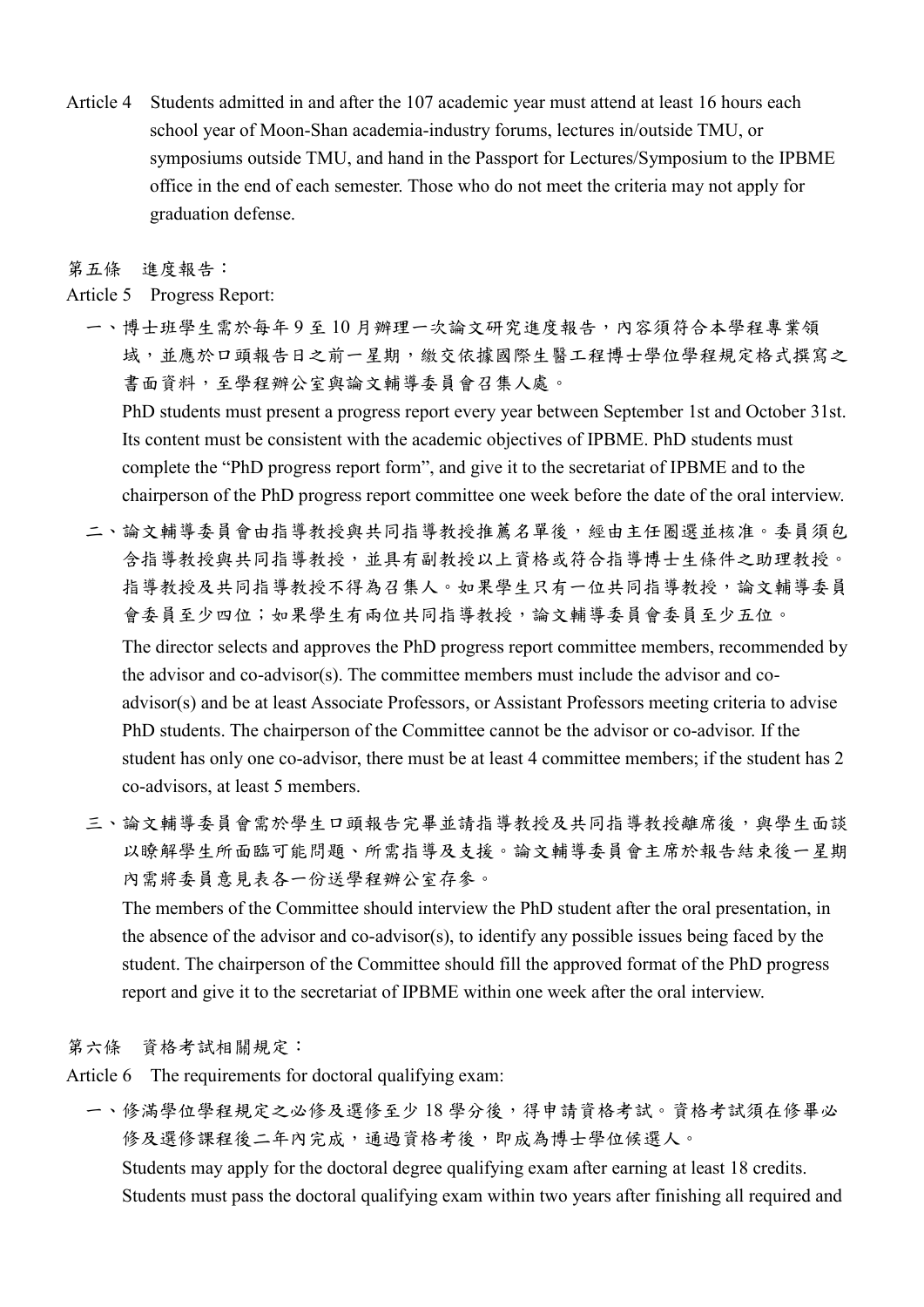elective courses. Students who have passed the doctoral qualifying exam become doctoral candidates.

二、資格考試以口試為主,可考二次,第一次資格考試須在博三(含)結束前舉行,口試內容為博 士論文計畫書。口試不及格者得於六個月內進行補考,若仍不及格者,應令退學。 The content of the doctoral qualifying exam is the proposal of dissertation. The doctoral qualifying exam is an oral presentation mainly and is limited to two attempts. The first doctoral qualifying exam must be held before the end of PhD3. A doctoral student who does not pass the qualifying exam can apply to for another qualifying exam within six months. If the student fails the second qualifying exam, they will be reported to the university and expelled.

三、考試委員組成方式:The doctoral Qualifying Exam Review (QER) Committee: 主任指派一名醫學工程學院專任或合聘專任教師擔任召集人。

The director assigns one full-time or jointly appointed faculty in CBME to be the chairman of the QER Committee.

召集人建議非應考學生指導教授之相關授課老師若干人,由主任圈選出二 至四人,組成三至五人資格考試委員會,任期一年。

The director selects 2 to 4 faculty members, recommended by the chairman and exclusive of advisor or co-advisor, to form doctoral QER committee with 3 to 5 members, whose term of service is one year.

論文及口試之書面資料依據國際生醫工程博士學位學程規定格式撰寫,並於面試前一週將 電子檔案寄予考試委員。

The qualifying exam thesis document is written according to the approved format of IPBME and should be sent, together with the presentation file, to the committee members one week ahead of the oral presentation.

- 四、檢附資料:Required Documents
	- (一) 博士學位候選人資格考試申請書。

Application Form for QER.

(二) 歷年成績單正本乙份。

The original transcript.

- (三) 依據國際生醫工程博士學位學程之規定格式撰寫書面資料以及博士論文初稿。 Draft of the dissertation and document written according to the approved format of IPBME.
- 五、申請時間:依照本學程公告時程。

Please complete the application subject to the official announcement.

六、已申請資格考試之研究生,若因故無法於該學期內完成資格考試,應於該學期結束日之 前,報請撤銷該學期資格考試之申請。未撤銷亦未舉行考試者,以一次不及格論。 If PhD students who have applied for the QER are unable to complete the QER in the current semester, they should apply for cancellation of QER before the end of semester. Failure to cancel the QER will result in failing the QER.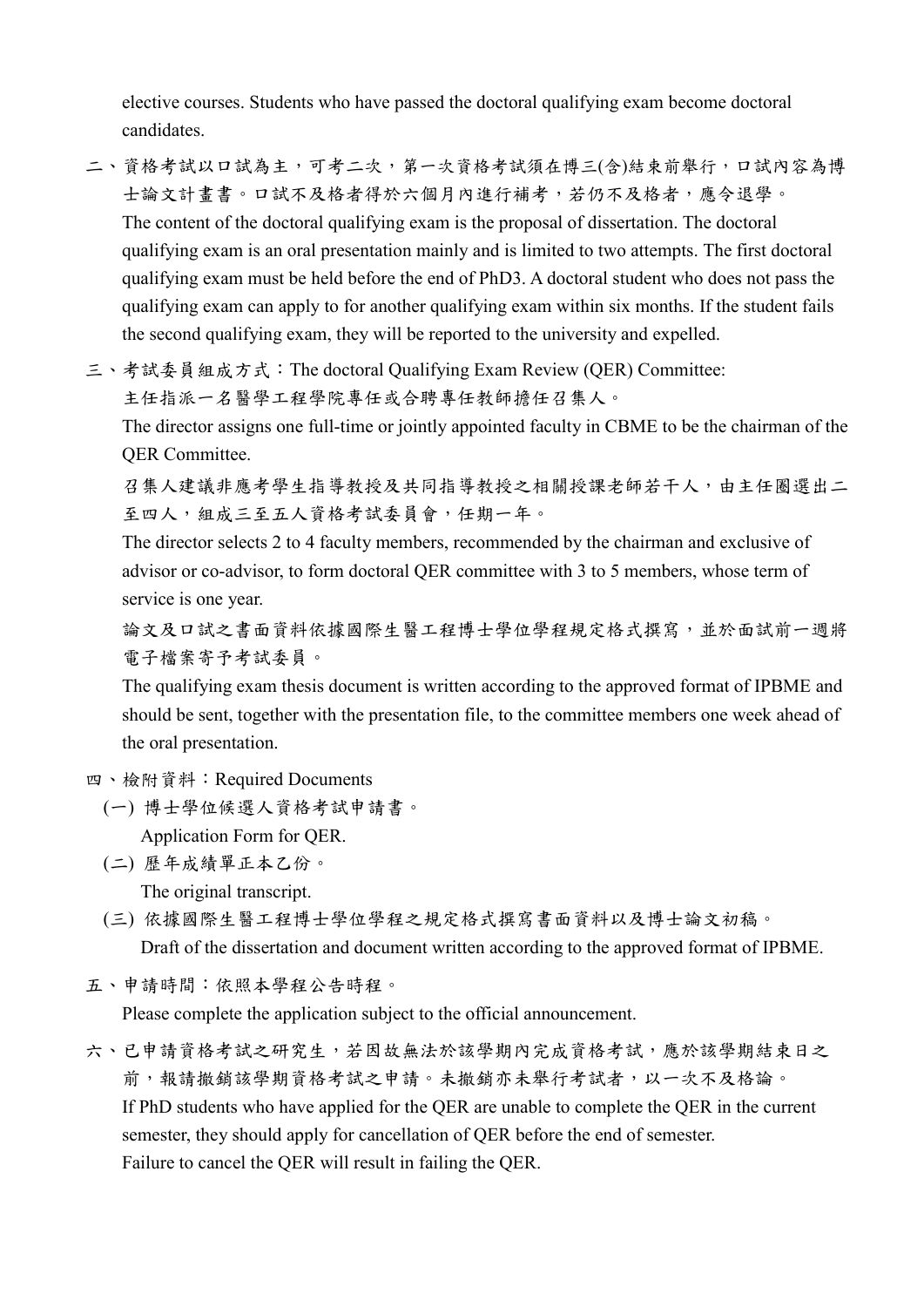第七條 博士論文發表之相關規定:

Article 7 Publication Review Requirements

一、須符合以下其一規定,始得提出學程內博士論文初審:

- (一)以單獨第一作者發表 1 篇 SCI 論文之原始著作,該論文須於該領域排名前 30%。
- (二)以單獨第一作者或共同第一作者發表多篇 SCI 收錄論文,其 impact factor 總分達 5 分以 上。以相同貢獻方式與他人並列論文第一作者時,該篇論文 IF 須除以共同第一作者人數。

The doctoral student can apply for the publication review if his/her publications meet one of the following requirements:

- (I) Single first author of 1 SCI original paper in the top 30%.
- (II) Single first author or co-first author of several SCI papers and the sum of their impact factors is 5 or above. In case of co-first authorship, the impact factor of the journal is divided by the number of co-first authors.
- 二、impact factor 或排名以獲得接受函或最新的數值為準,擇其高者計算。

The impact factor or ranking is based on the value at the time of manuscript acceptance or the last known value; whichever is highest.

三、論文均須以國際生醫工程博士學位學程 (International Ph.D. Program in Biomedical Engineering)之名義發表,且指導教授或共同指導教授應為通訊作者,論文之使用於畢業 申請,需附每位作者同意書。

The papers need to be published with the student affiliation as "International Ph.D. Program in Biomedical Engineering", and the advisor or co-advisor should be the corresponding author. The doctoral student needs to provide the agreement of all manuscript authors for the use of this manuscript towards graduation.

四、著作內容必須為原始論文(original paper)具連慣性主題及與博士論文內容相符合,臨床病 例報告、回顧性論文、研討會論文及聯絡書信等不得作為發表論文。 The publications should be original papers and have coherence in topics, matching the dissertation. Case reports, review papers, conference papers, and communications cannot be used as publications used towards graduation.

第八條 博士論文初審:

Article 8 Review of Dissertation

- 一、繳交資料:
	- (一)歷年成績單。
	- (二) SCI paper 抽印本或接受函。
	- (三)依據國際生醫工程博士學位學程規定格式撰寫博士論文初稿。

Required documents include:

- (I) Transcript
- (II) Galley proof or letter of acceptance of SCI papers
- (III) Draft of dissertation following the approved format of IPBME